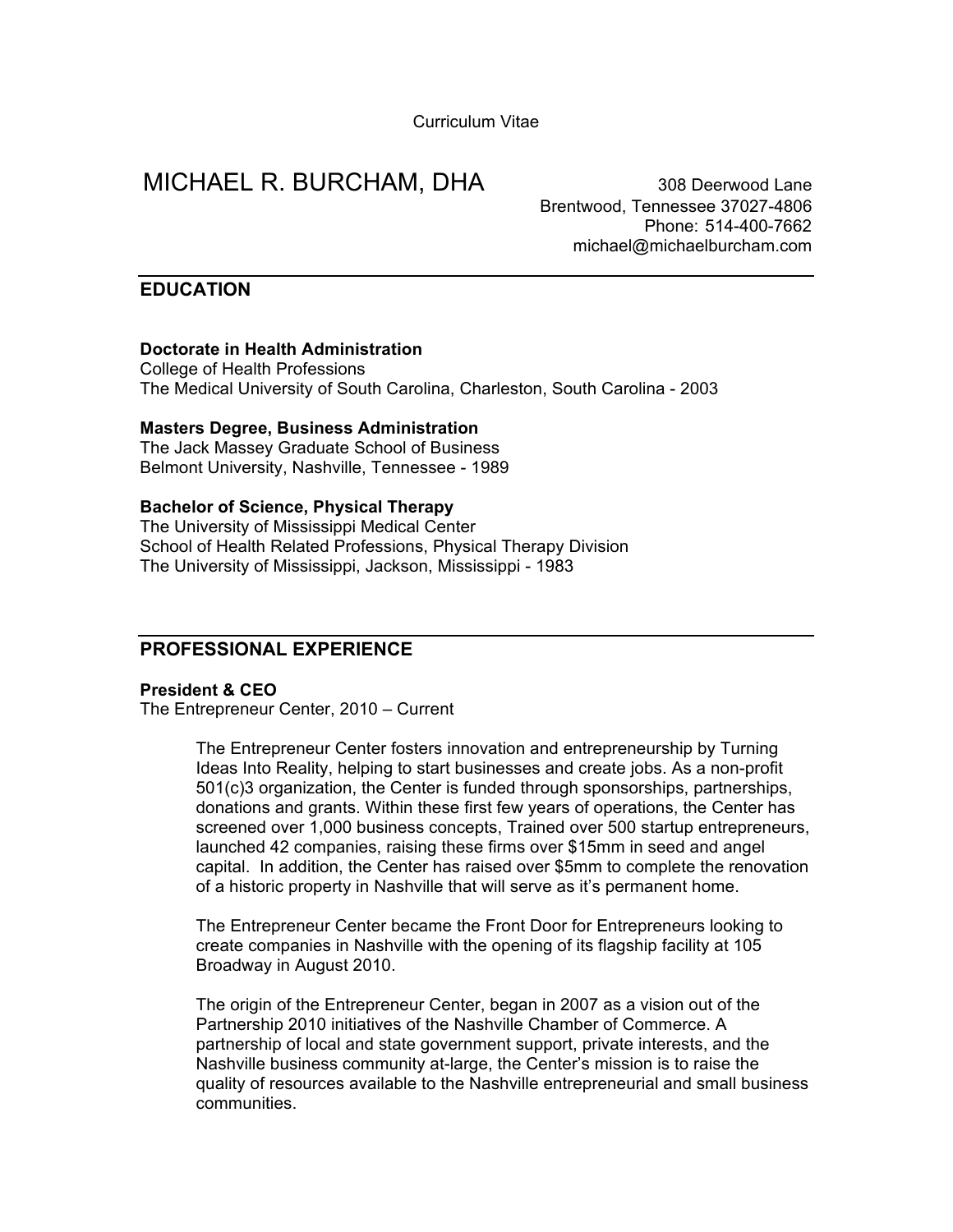## **President**

ParadigmHealth, 2001 - 2007

Responsible for the leadership of ParadigmHealth, including the day-to-day strategic direction of sales, client services, product development, clinical services and operations of the business. The organization was an integrator of disease and care management solutions for managing medically complex and catastrophic events, including neonatal care, end-stage cancer, spinal cord injury, acquired brain injury, multiple trauma, severe burns, and rare / terminal diseases. ParadigmHealth was established as a venture- backed start-up, with its investors including: GE Capital, Zurich, Conning Investments, Humana, Blue Cross Blue Shield Association, Willis-Stein & Galen Partners.

ParadigmHealth served over 50 major health plans and significant employer groups, including: WellPoint/Blue Cross of California, BCBS of South Carolina, Blue Shield of California, Centene, Ford, Great West, HealthNet, Humana, Independence Blue Cross, Ingersoll-Rand Corporation, Kaiser, PacifiCare, PepsiCo, The Principal, Tufts Healthplan, and HIP. Built the business to over \$150mm in revenue. Inverness acquired the company in December 2007.

## **President**

Theraphysics Corp, 1993 - 2001

Responsible for the founding and operations of Theraphysics, a specialty managed care organization specializing in the design and management of carveout products. The company is best known for its two primary products: (1) the design and administration of musculoskeletal continuums, bundling the services of hospital, surgeon, consulting physicians, ambulatory services, and post-acute service providers, delivering a single, predictable cost to the payer, and (2) the first nationwide managed healthcare network of physical medicine and rehabilitation providers, including physical therapy, occupational therapy, and speech therapy in inpatient and outpatient settings.

Developed the initial concept and obtained venture capital funding for this startup enterprise in October 1993. Launched operations in November 1993 with corporate offices headquartered in Brentwood, Tennessee and regional offices in Dallas, Denver, and Pittsburgh.

Successfully acquired 3 regional competitors to strengthen to ability of the company to launch its carve-out strategy. Contracted for over 1,500,000 lives through pre-paid/capitated agreements with leading healthplans in those markets. Created bundled payments for Orthopedic procedures in partnership with MDs and outpatient surgery centers. Acquired and opened a total of 75 outpatient rehabilitation facilities by 1998. Built the business to almost \$100mm in revenue.

Beverly Enterprises acquired the company on June 30, 1998. Continued to serve as President of Theraphysics for two years per Beverly's acquisition agreement.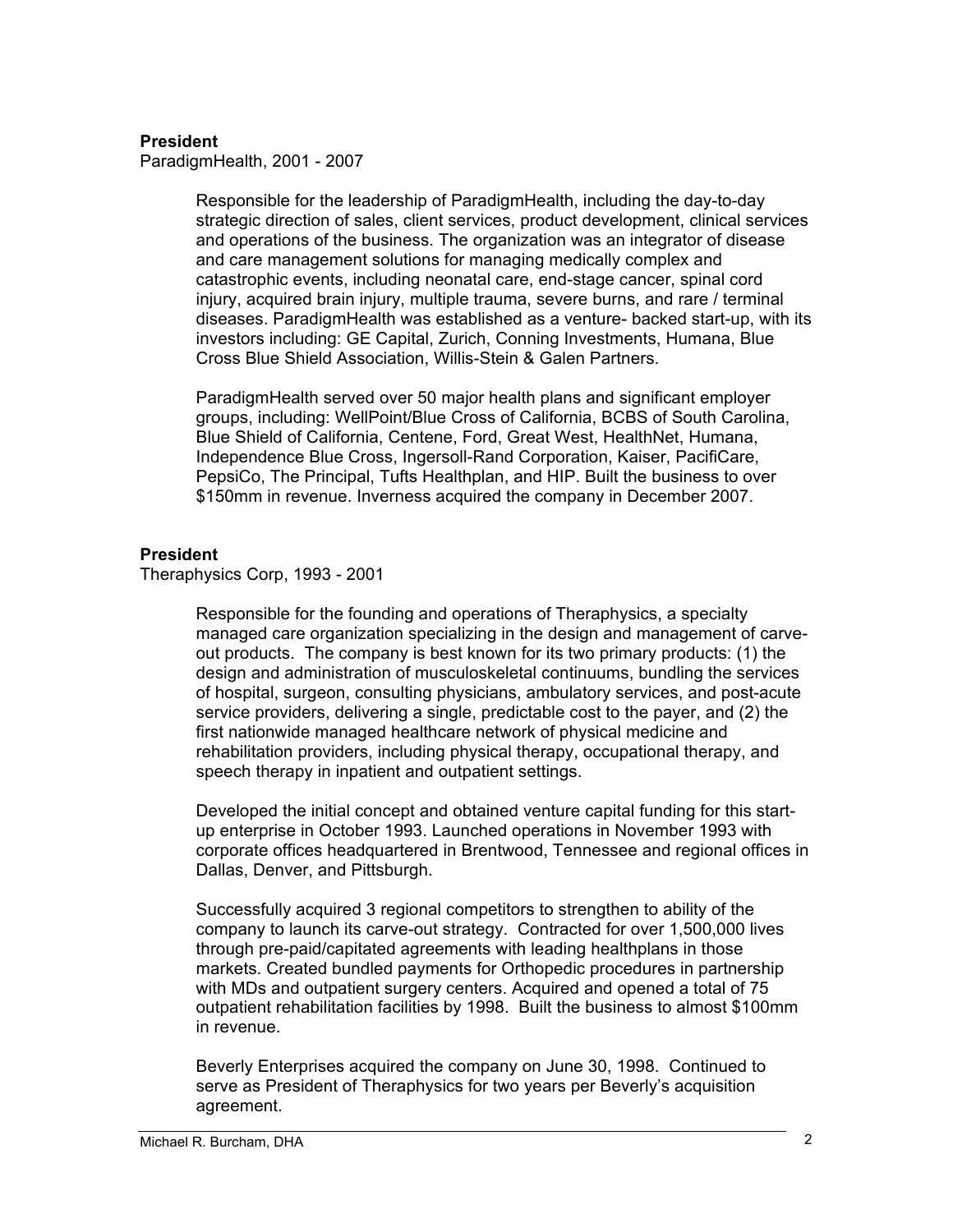## **Vice President, Managed Care**

HCA Centennial Medical Center, 1987 - 1992

Responsible for the Managed Care, Health Education & Promotion, and Occupational Medicine services for flagship facility of Hospital Corporation of America, an 814-bed, three-hospital combined facility. Responsible for negotiating contracts with HMOs, PPOs, and other Managed Care entities; coordinating information to 867-member medical staff concerning Managed Care agreements; monitoring utilization profiles of third party payers and physicians.

Developed a model for direct contracting for Centennial with Nashville businesses. Designed format of HCA's first Physician Hospital Organization (PHO). Developed a system to analyze the effectiveness of various agreements as well as a matrix model of contract pricing. Responsible for the hospital's contracting process and pricing for hospital-based physicians. Piloted HCA's Hospital Quality Trends Payer Satisfaction Survey. Developed Managed Care educational series for Centennial's medical staff. Designed Centennial's "global pricing" package for Cardiology, Transplantation, Obstetric, and Orthopedic services.

Served as consultant to twelve HCA hospitals concerning Managed Care.

#### **Director of Rehabilitation Services**

Centennial Medical Center - West Side, Nashville, Tennessee

Director of combined Rehabilitation Services consisting of physical therapy, speech and language pathology, occupational therapy, and enterostomal therapy. Merged separate therapy departments into combined rehabilitation services division. Responsibilities included professional staff recruitment, preparation of annual capital expenditure and operating budgets, quality management, and day-to-day operations of the department. Assisted in both writing and obtaining a "certificate of need" for a hospital-based Skilled Nursing Facility. Managed inpatient acute and rehabilitation programs as well as multilocation outpatient program. Improved departmental gross revenues by \$800,000 in 1988, \$1,000,000 in 1989. Maintained a gross margin of 50%.

Promotions with HCA:

- 1991 Vice President, Managed Care
- 1990 Administrative Director
- 1989 Director, Managed Care
- 1988 Director, Rehabilitation Services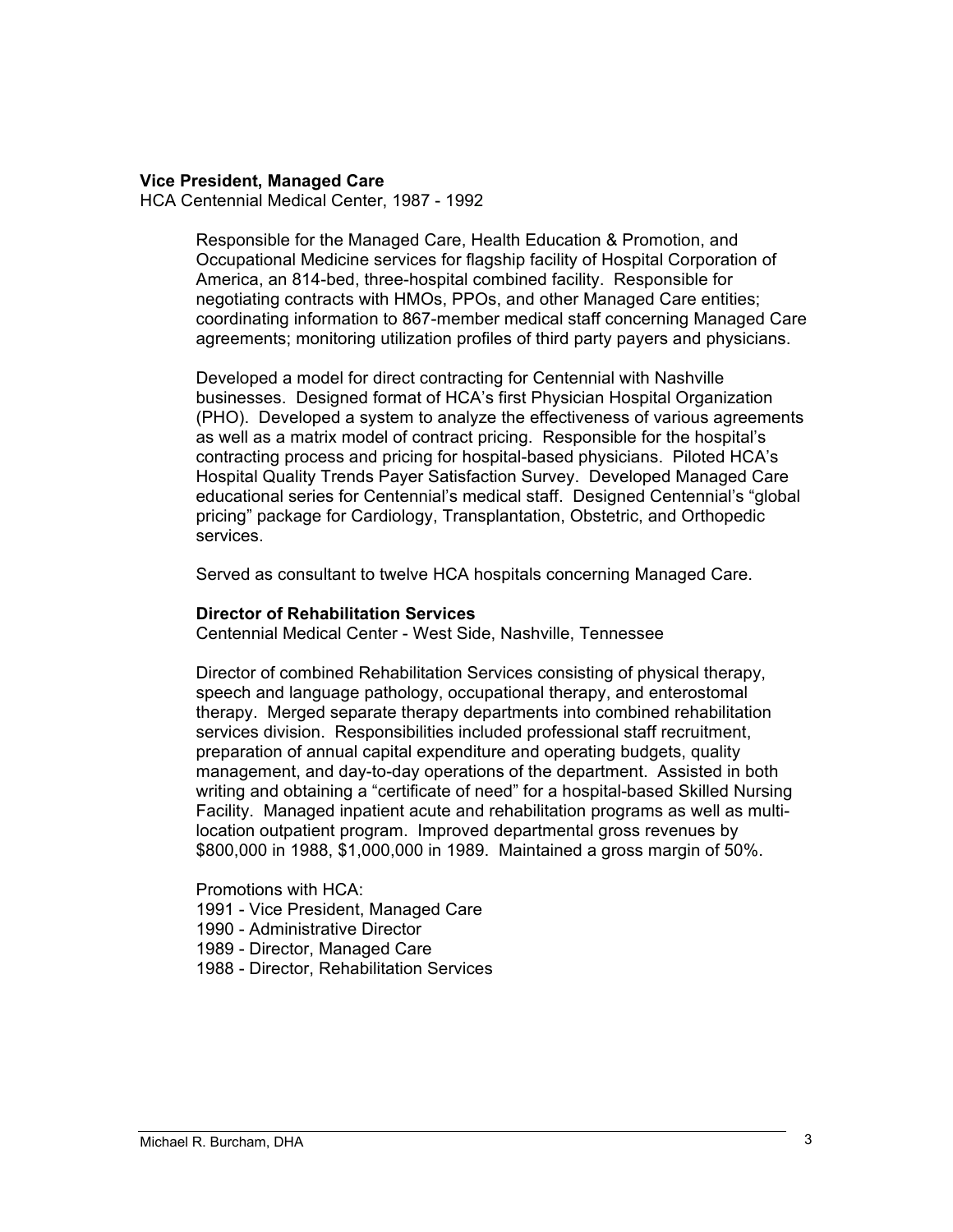## **Regional Coordinator of Physical Therapy Services**

National HealthCorp, L.P., 1983 - 1987

Responsible for supervision of 13 physical therapy departments and eight home health therapy programs in Tennessee and Alabama. Responsible for recruitment, interviewing, hiring, and orientation of professional therapy staff.

Provided leadership and training for 22 departmental directors. Responsible for implementing and monitoring quality assurance, capital equipment and operating budgets, medical documentation, JCAHO compliance, and reimbursement of therapy services for NHC's South-Central Region. Designed and opened NHC's first freestanding outpatient rehabilitation clinic (combined physical, occupational, and speech therapy). Served as corporate recruiter at various national therapy conferences. Served as Chairperson of NHC's physical therapy marketing committee. Member of Regional Executive Committee.

#### **Director of Physical Therapy**

National HealthCorp L.P., - Hillview, Columbia, Tennessee

Director of physical therapy department at single NHC facility. Directly responsible for all departmental functions. Increased annual departmental revenues from \$120,000 to \$1,000,000 in 24 months. Prepared annual capital expenditure and operating budgets. Served as member of facility Utilization Review Committee, Executive Committee, and Patient Care Committee for 98 bed SNF. Assumed responsibilities for coordinating inpatient, outpatient, and home health physical therapy services for three area facilities in late 1984.

Promotions with NHC:

- 1986 Regional Coordinator, Physical Therapy Services
- 1985 Area Manager, Physical Therapy Services
- 1983 Department Director, Physical Therapy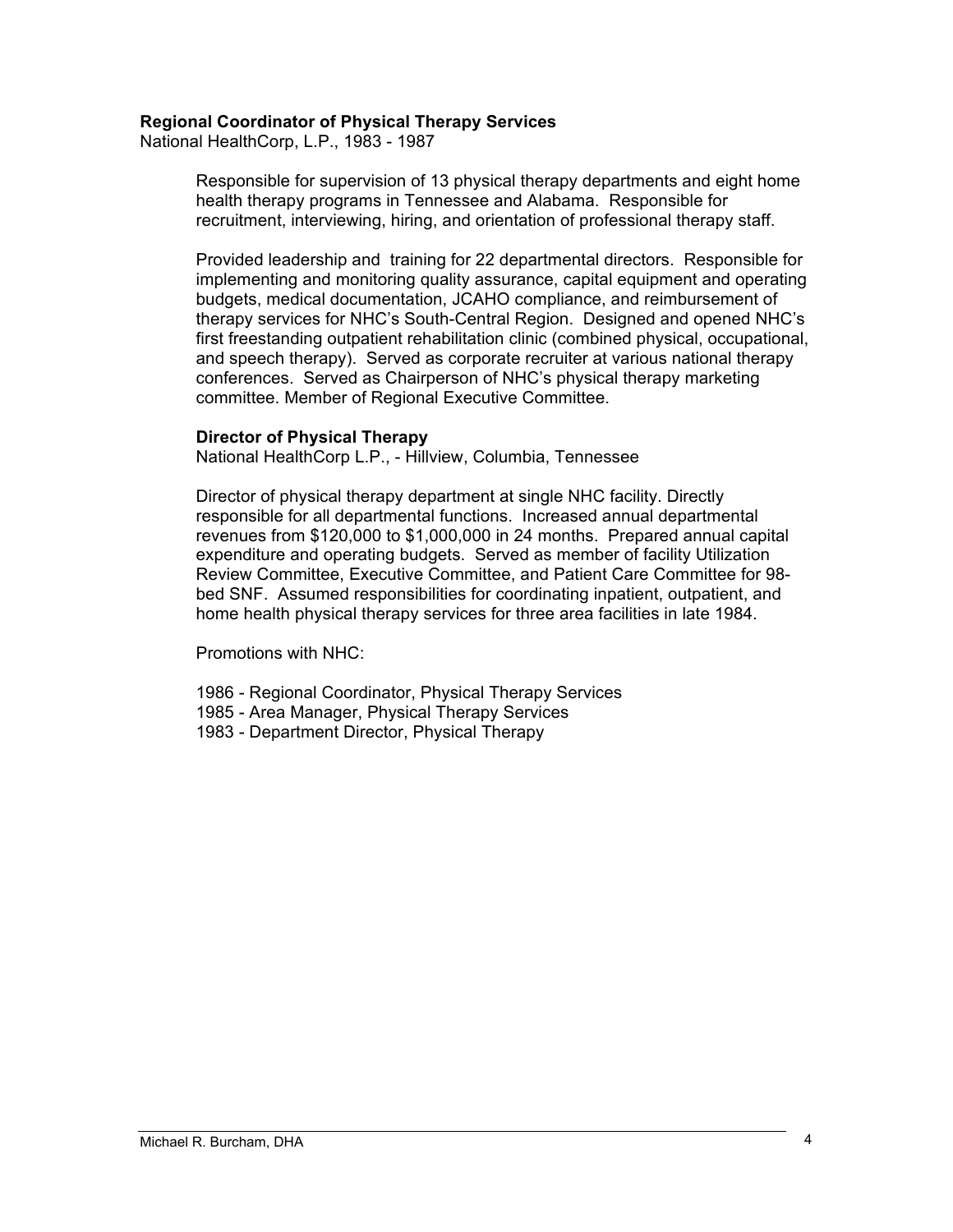# **FACULTY POSITIONS**

## **Owen Graduate School of Management**

Vanderbilt University – Nashville, TN Served full time 2008 – Current Courses include:

- MGT 554: Launching the Venture (Entrepreneurship
- MGT 502: Healthcare Innovation
- EMBA 754: Launching the Venture (Entrepreneurship)
- EMBA 755: Strategy | 2009

Faculty Director of Accelerator, Vanderbilt's Summer Business Institute. Accelerator is a four-week immersion in business designed exclusively for undergraduates and recent college graduates | 2007 - 2010

### **Vanderbilt University - Nashville, TN**

Assistant Professor of Managerial Studies – 2004 – 2007

- MGRL 194 Survey of Entrepreneurship
- MGRL 195 Entrepreneurial Thinking
- MGRL 196 The Business Planning Process

## **Medical University of South Carolina** – Charleston, SC

School of Health Administration – Doctoral Studies Adjunct Professor of Healthcare Finance – 2003 – Current

- HAP 801 - Healthcare Finance – Doctoral Level

#### **Belmont University** - Nashville, TN

Jack Massey Graduate School of Business Assistant Professor – 2000 – 2002 Adjunct Assistant Professor: 1997 - 2000

- Managed Health Care (HCM 645), 1997 2001
- Strategic Management in Healthcare (HCM 507), 1997 2000
- Healthcare Systems Delivery (PHT 543), 1999 2001
- Entrepreneurship (MBA 650), 2000 2002

## **Washington University** - St. Louis, MO

Adjunct Faculty – Administration & Health Care Mgmt, 1995 - 1998 - Healthcare Administration & Healthcare Financing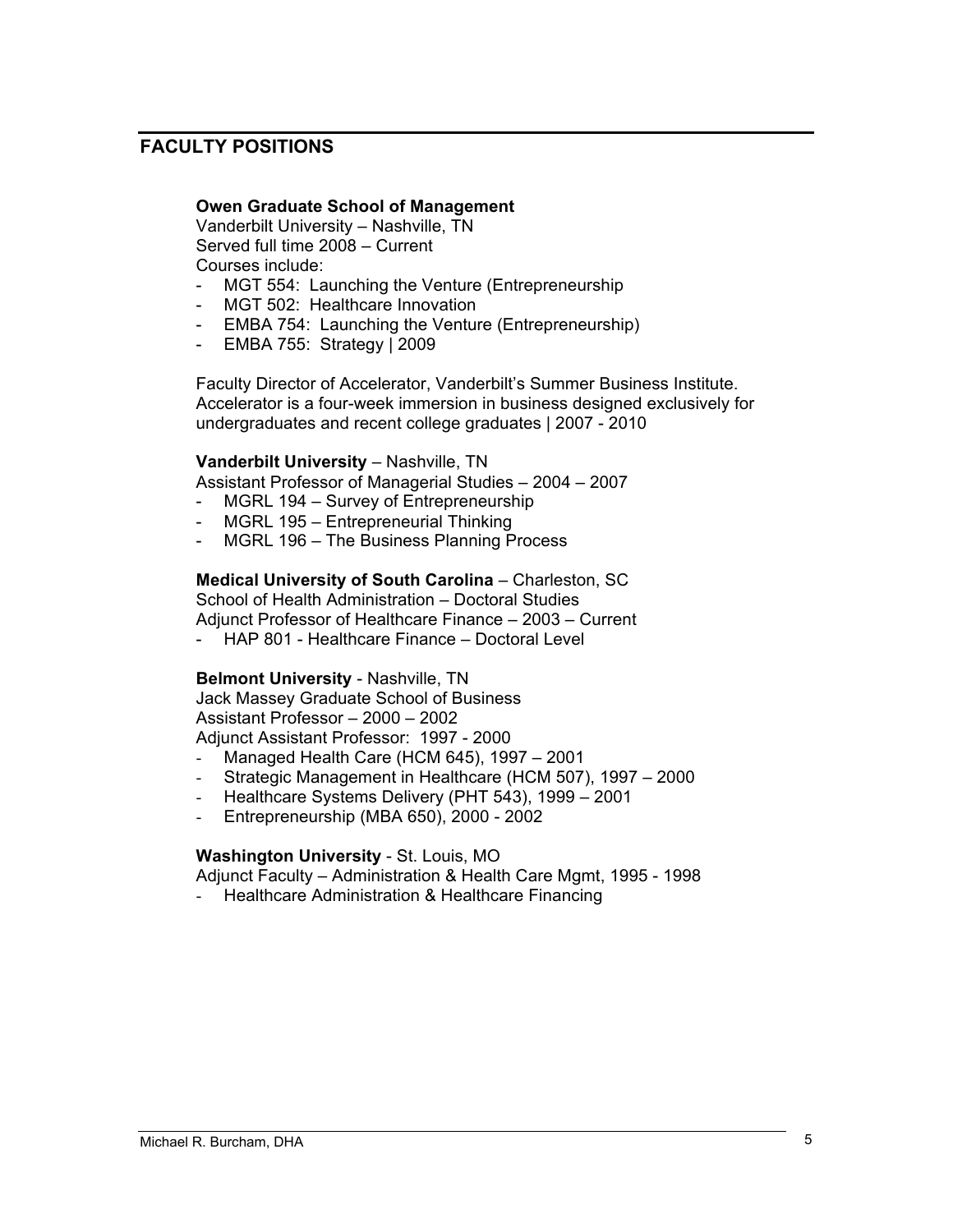## **BOARD & ADVISORY ROLES**

## **Galen Partners Investment - Stamford, CT**

Special Venture Partner, 2006 – Present Serve as part of the investment committee, due diligence, and industry expert for this private equity firm with \$1.8 billion in assets under management.

### **InQuicker –** Nashville, TN

Board Chair, 2011 – Present InQuicker is a early-stage healthcare technology firm providing consumers rapid check in for emergency room visits, urgent care and physician appointments.

**Zeumo** – Nashville, TN Board of Directors, 2012 – Present Zeumo is an education technology company linking teens with counselors, mentors and organizations to help them thrive and gain college access.

#### **Stratasan** – Nashville, TN

Advisory Board, 2011 – Present Stratasan is an early-stage healthcare technology firm that provides data analytics and market trending information for healthcare systems.

### **Comprehensive Home & Companion Services - Seattle, WA**

Board of Directors, 2008 – Present CHCS provides homecare, medical home and companion services for individuals following hospital discharge .

#### **PharmMD** – Brentwood, TN

Advisory Board, 2008 – Present PharmMD is a medication therapy management firm that insures patients receive safer, more cost effective healthcare.

# **SCP Physical Therapy** – Chicago, IL

Board of Directors, 2012 – Present SCP Physical Therapy provides outpatient rehabilitation services throughout Michigan with over 25 locations. Looking to expand into adjacent markets.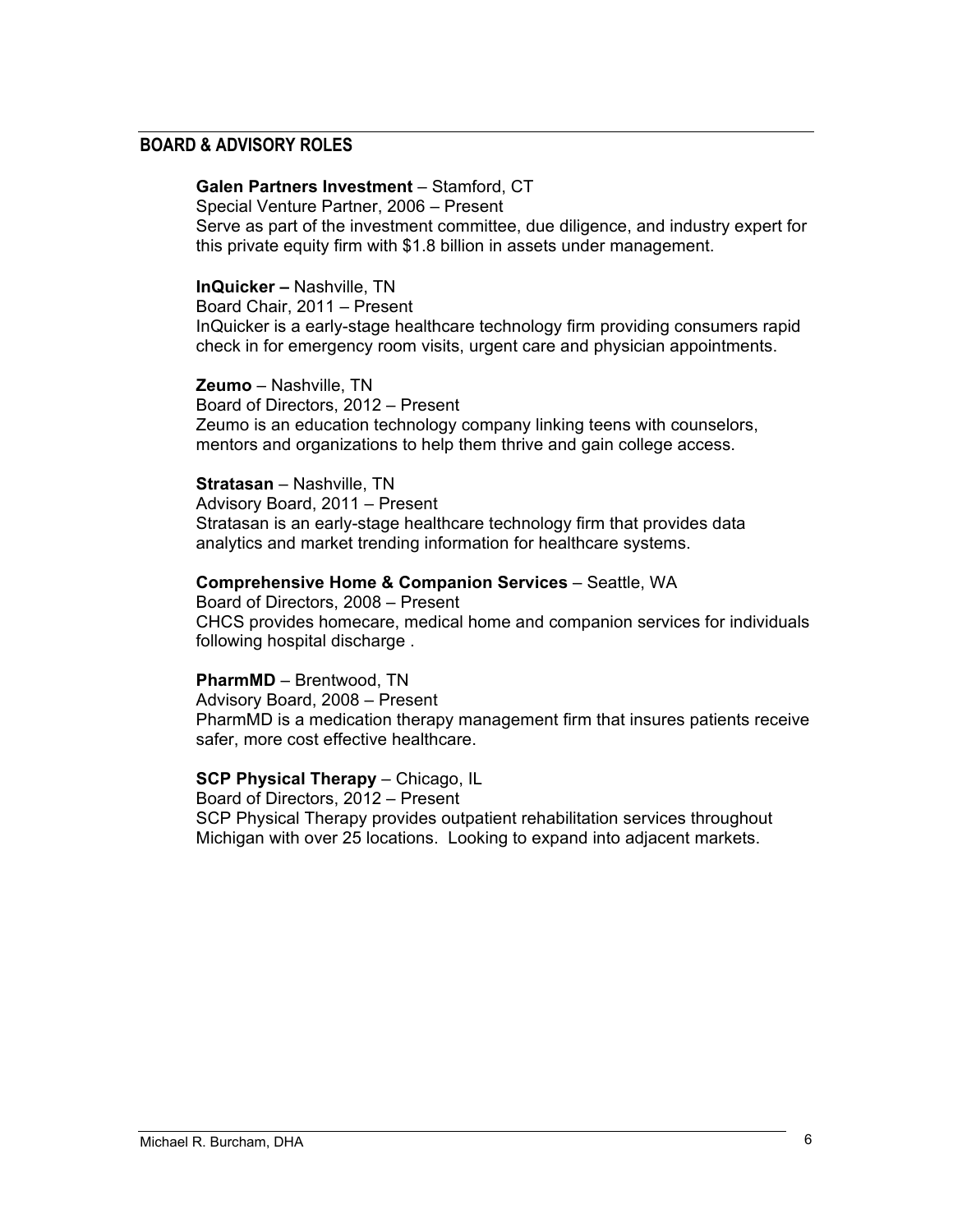# **PROFESSIONAL HONORS**

**Clinton Global Initiative – CGI America** Entrepreneurship, 2012

**Champion of Change** in Entrepreneurship & Mentoring The White House, 2012

**11 to Watch in 2011** The Nashville Business Journal, 2011

**Faculty of the Year** (Student Voted), EMBA Owen Graduate School of Management, 2008

**Most Inspirational Faculty**, Massey Graduate School of Business Belmont University, 2000, 2001, 2002

**Small Business Award** Nashville Chamber of Commerce, 1997

**Who's Who Among Rising Young Americans** 1990, 1993, 1998 - 2003

**Distinguished Service Award**

National HealthCorp, L.P., 1984

# **Achievement Award**

National HealthCorp, L.P., 1984

**Soldier of the Quarter** - Fourth Quarter Mississippi Army National Guard, Jackson, Mississippi, 1982

## **Academic Achievement Award**

The University of Mississippi, 1982

**Letter of Commendation**, Finance Specialist Class 17-80 US Army Institute of Personnel & Resource Management Ft. Benjamin Harrison, Indiana, 1980

**Letter of Commendation**, Company C, 2nd Battalion Tp Bde US Army Institute of Personnel & Resource Management Ft. Benjamin Harrison, Indiana, 1980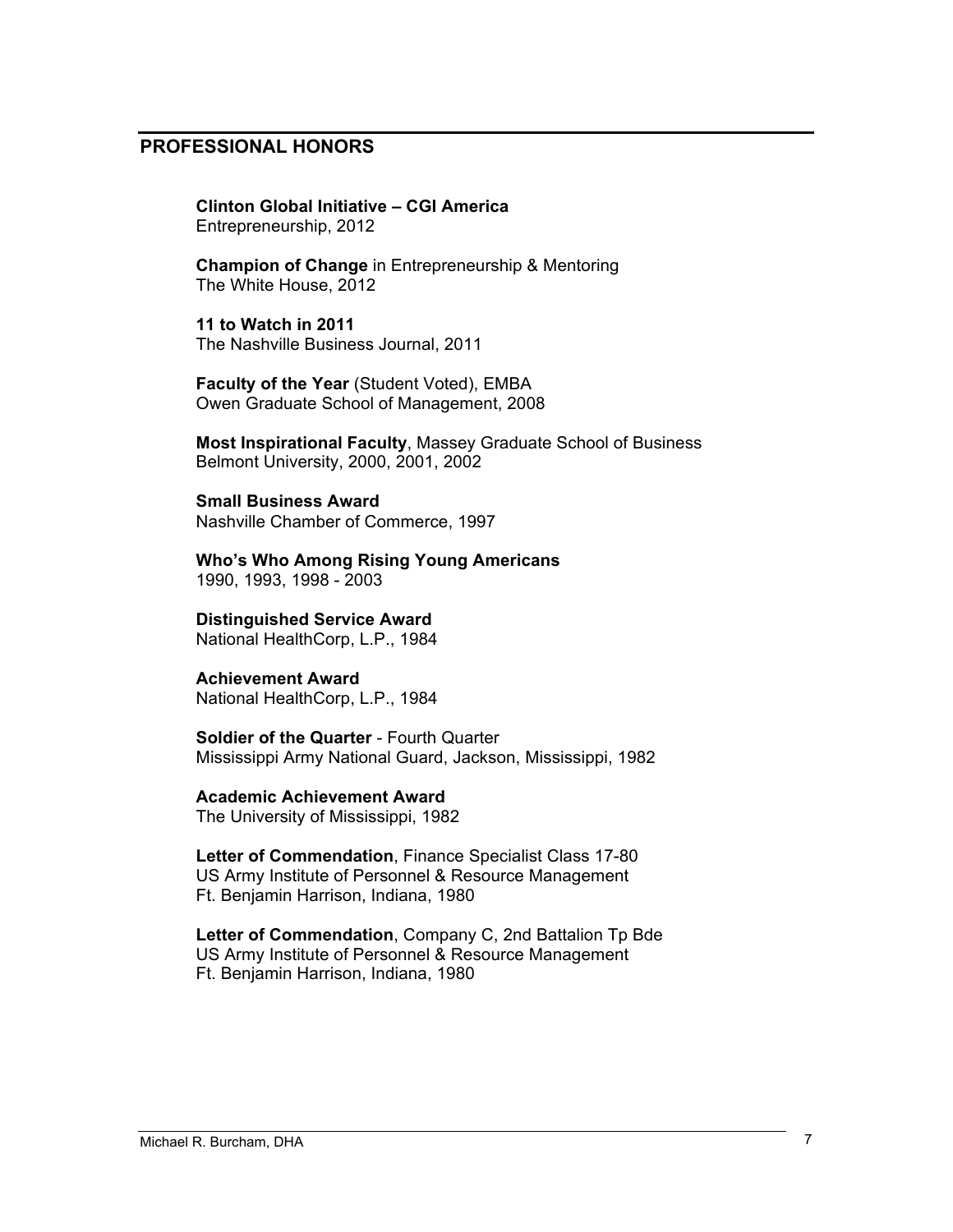# **CONSULTING**

**Onlife Health.** Advisor for the Development of Strategy, Management Team, Products, and Operational Profitability. Franklin, TN, January, 2010 to Present.

**Gordian Health Solutions.** Advisor on Healthcare Strategy and Product Development. Franklin, TN, January – December 2009.

**Long Term Care Group.** Advisor to the President & CEO for Care Management and Disease Support & Sell of Business to Univita. 2008.

**Empi.** Advisor to President & CEO regarding Chronic Pain and creating Disease Management Focus. Minneapolis, MN, September – December, 2006.

**Wellness Environments.** Advisor to Board of Directors of Wellness Environments, Nashville, Tennessee, January – July, 2003.

**US Health Care Trade Mission to the European Union.** Part of a 30 person trade mission to the European Union (Brussels), Milan, and Rome to work with US Companies in Europe to study the development of integrated centers of excellence in healthcare throughout the EU. October, 2002.

**Re-Designing Rehabilitation Services.** The University of Kansas Medical Center, Department of Physical Therapy Education – Kansas City, Kansas, November, 1997

**Positioning Rehabilitation Services for Managed Care.** Mission - St. Joseph's Medical System - Asheville, North Carolina, August, 1996.

**Developing a Managed Care - Occupational Health Program.** The Greenville Hospital System - Greenville, South Carolina, February, 1996.

**Consolidating Rehabilitation Services Across a Multi-Site Health System.**  Northeast Health System - Albany, New York, January, 1996.

**Strategic Positioning of Rehabilitation Services within an Emerging Health System.** Northwestern Memorial Management Corporation - Chicago, Illinois, January, 1996.

**Design and Development of Physical Medicine & Rehabilitation RFP.** Arkansas Blue Cross Blue Shield - Little Rock, Arkansas, October, 1995.

**Managed Care Strategies for Specialty Physician Organizations.** Premier Orthopaedics - Nashville, Tennessee, September, 1995.

#### **Development of Global Orthopaedic Fees.**

Columbia/HCA - North Texas Division, Dallas, Texas, August, 1995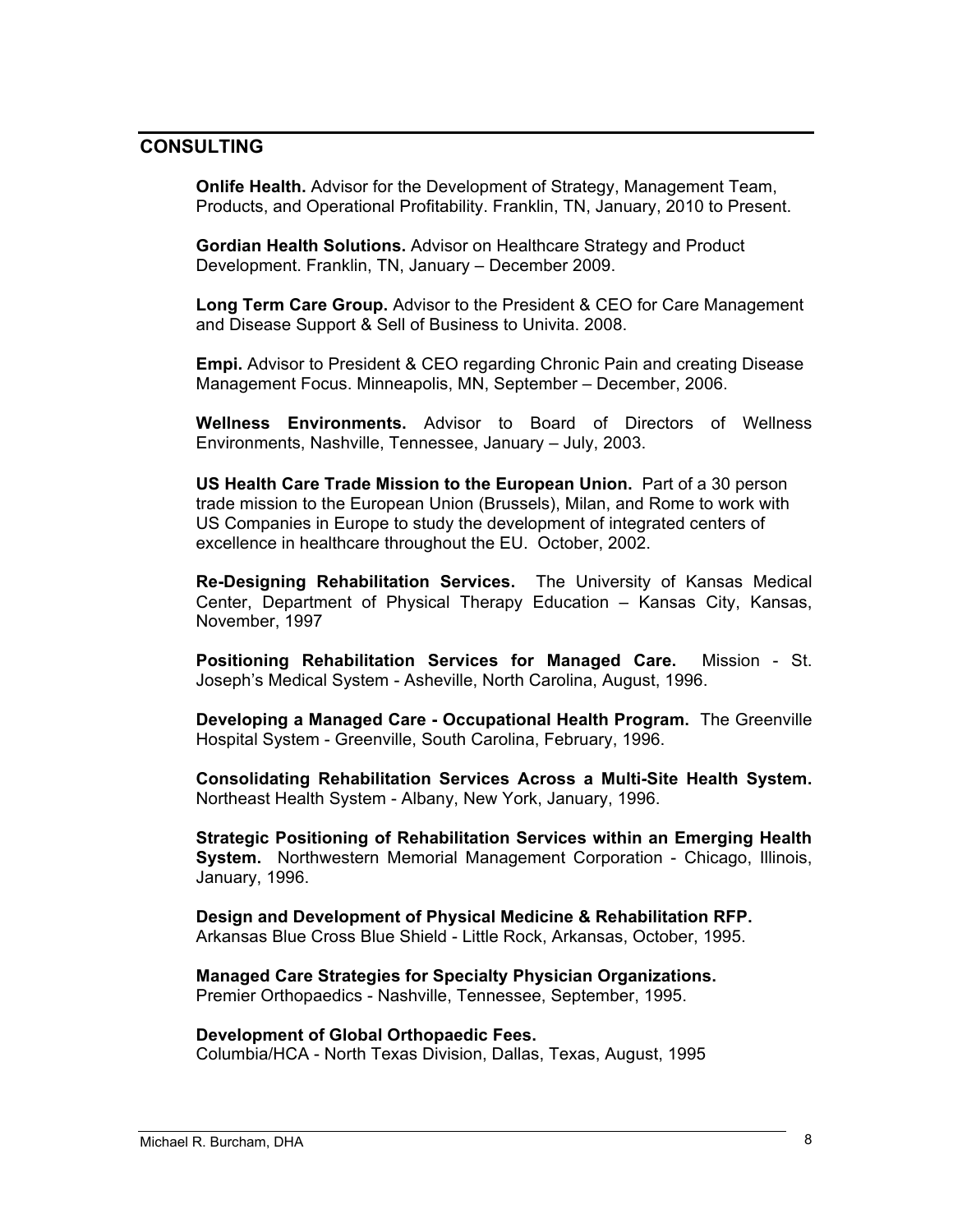### **Designing Global Product Fee Strategies in Orthopaedics.**

Emory University Medical Center - Atlanta, Georgia, June, 1995.

#### **Developing a Managed Care Strategy.**

Institute for Rehabilitation, Warm Springs, Georgia, March, 1995.

#### **Facility Workflow Design for Musculoskeletal Services**

Good Samaritan Health System, Dayton, Ohio, February, 1995.

#### **Creating a Radiology Carve-out Product.**

National Imaging Affiliates, Nashville, Tennessee, Jan - Jul, 1995.

### **Managed Care Strategies for Rehabilitation Organizations.**

Bridgepointe Center, Clarksville, Indiana, July, 1994.

**Designing Integrated Delivery Systems.** Indiana Hospital Association, Indianapolis, Indiana, June, 1994.

**Developing a Managed Care Strategy for the Rural Market.** Illinois Rural Health Association, Illinois Hospital Association, Chicago, Illinois, March, 1994.

**Forming an Integrated Health System**. St. Thomas Hospital, Nashville, Tennessee, December, 1993.

**Managed Care Strategies for Rural Hospitals**. Maury Regional Hospital, Columbia, Tennessee, December, 1993.

**Designing a Provider-based Primary Care Network**. Hospital Corporation of America, HCA Redmond Regional Hospital, Rome, Georgia, September, 1993.

**Development of a State-Wide Managed Healthcare Network**. Arkansas Blue Cross Blue Shield, Little Rock, Arkansas, June, 1992 - June, 1993.

**Preparing for Managed Care in Rehabilitation Services.** Therapeutic Associates, Portland, Oregon, April, 1993.

**Contracting with Medical Providers for Carve-out Products.** Burgett & Dietrich Employer Purchasing Group, April, 1993.

**Creating a Hospital-Based Managed Care Network.** Presentation Health Systems, Sioux Falls, South Dakota, March, 1993.

**Managed Care: Redefining the Role of the Practitioner**. National Rehabilitation Centers, Inc., Brentwood, Tennessee, March, 1993.

**Positioning Rehabilitation Services for Managed Care**. Providence Hospital, Everett, Washington, December, 1992.

**Strategies for Positioning Hospitals for Managed Care**. HealthTrust, Nashville, Tennessee, October, 1992.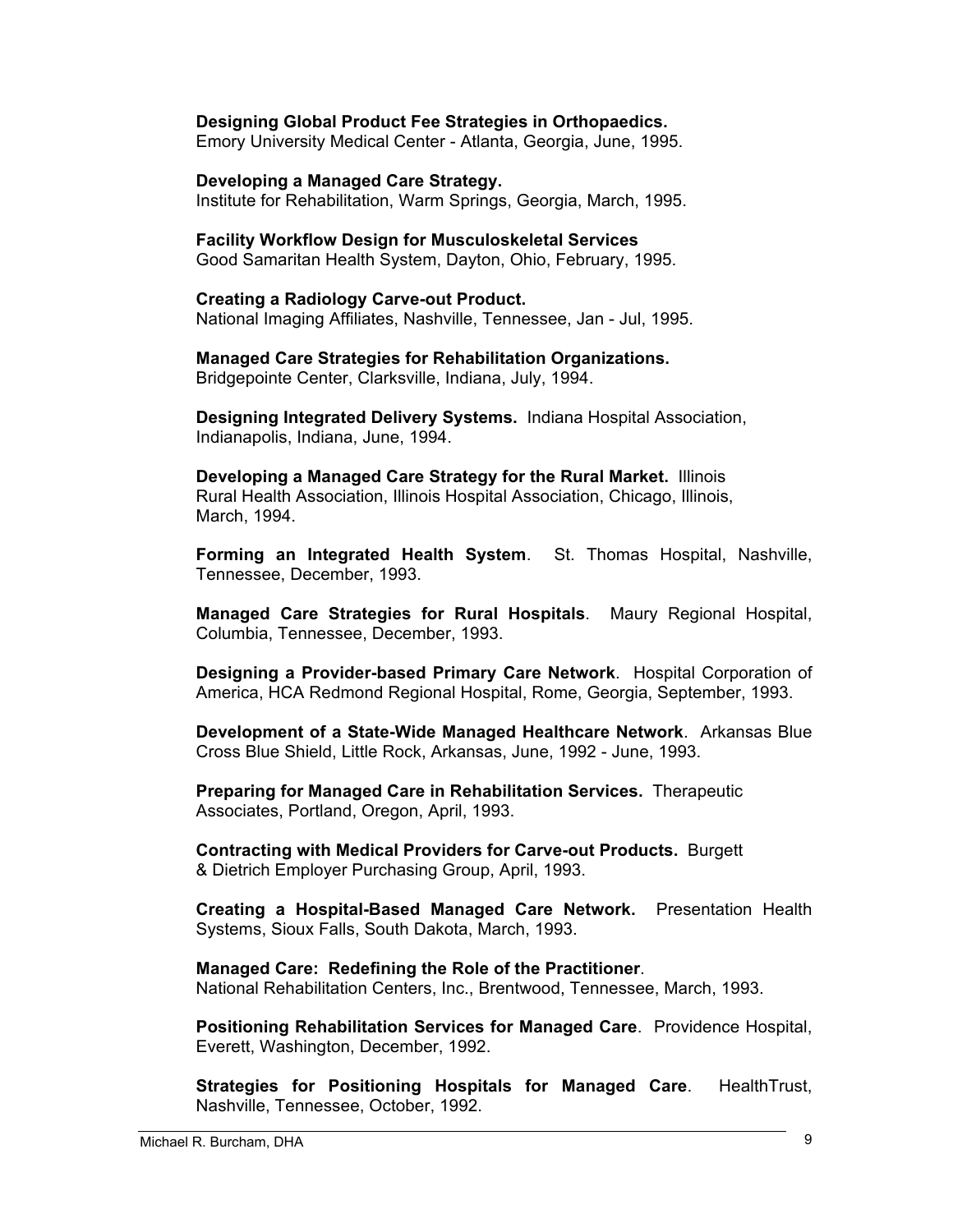**Carve-out Contracting in Transplantation, Cardiology, and Orthopaedics.** Georgia Pacific, Atlanta, Georgia, June, 1992.

**Contracting with Specialty Provider Groups.** Emerson Electric & the St. Louis Business Coalition, St. Louis, Missouri, April, 1992.

**Developing a Managed Care Function within the Hospital.** Wilson N. Jones Hospital, Sherman, Texas, December, 1991.

**How to Establish a Managed Care Department within a Hospital**. Highsmith-Rainey Memorial Hospital, Fayetteville, North Carolina, November, 1991.

**Direct Contracting with Employers**. HCA Eastern Group Hospitals, Atlanta, Georgia, September, 1991.

**Development of Provider Based Managed Care Networks**. HCA Richmond Hospitals: Henricho Doctors Hospital, Chippingham Hospital, Johnston & Willis Hospital, Richmond, Virginia, August, 1991.

**Development of Business Health Services within a Hospital**. West Paces Ferry Hospital, Atlanta, Georgia, August, 1991.

**Managed Care Contracting & Negotiations**. Indian Path Hospital, Kingsport, Tennessee, July, 1991.

**Utilization Analysis of Physical Therapy Services in the Physician's Office Practice**. Partners Health Plan of Tennessee (HMO), July, 1990.

**Assessment of Rehabilitation Services**. HCA Gulf Coast Hospital, Panama City, Florida, January, 1991.

**Maury County School Systems.** Physical Therapy in the Public School System, Columbia, Tennessee, 1985.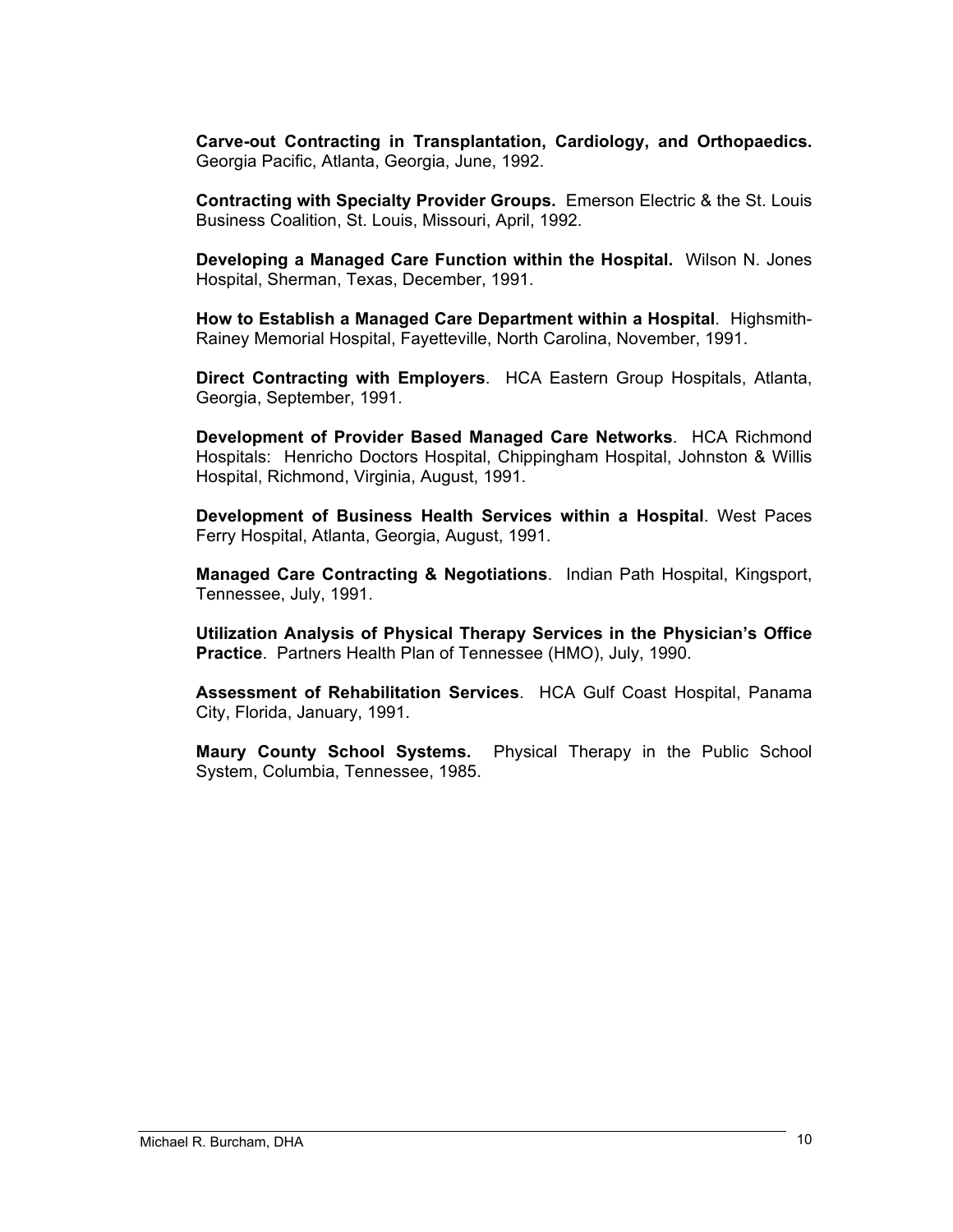# **PRESENTATIONS, PUBLICATIONS & RESEARCH**

**Presentation:** Building an Entrepreneurial Ecosystem. National Governor's Conference. Omaha, NE. May, 2012.

**Presentation:** Mentoring the Entrepreneurial CEO. Startup America Partnership. Miami, FL. April, 2012.

**Presentation:** Creating an Environment for Entrepreneurship. White House Business Council. Washington, DC. February, 2012.

**Presentation:** Technology-Enabled Healthcare: The Future of Healthcare Services, for the Nashville Healthcare Council. Seattle, WA. November, 2011.

Presentation: Creating an Entrepreneurial Culture. The Governor's Conference on Innovation & Entrepreneurship. Nashville, TN. September, 2011.

**Presentation:** Convergence of Technology and Disease Management Services. UBS Global Healthcare Conference. New York, NY. February, 2007.

**Presentation:** Disease Management Trends. Empi National Leadership Meeting, Minneapolis, MN. November, 2006.

**Publication:** Health Care Entrepreneurship in the Nashville Region: Societal Linkages, Change Dynamics, and Entrepreneurial Responses (Burcham, Carr, Topping, Woodard). Journal of Applied Management and Entrepreneurship. 2004

**Publication: The Effectiveness of Systematic Care Management (SCM) on Neonatal Intensive Care Unit (NICU) Length of Stay.** Dissertation - Publication. The Medical University of South Carolina, Charleston, South Carolina, May, 2003.

**Presentation: Approaches for Neonatal Care Management.** Texas Health Plan Association. Austin, TX. December, 2003.

**Presentation: Managing Catastrophic Disease.** Managed Care Reinsurance Association, National Conference, Miami, Florida. March, 2003.

**Presentation: Entrepreneurship in Healthcare.** Midwest Medical Claims Conference, General Session, Chicago, Illinois. May, 2002.

**Presentation: The State of Healthcare Today and Tomorrow.** Texas Hospital Association Managed Care Symposium, General Session, Austin, Texas. March, 2000.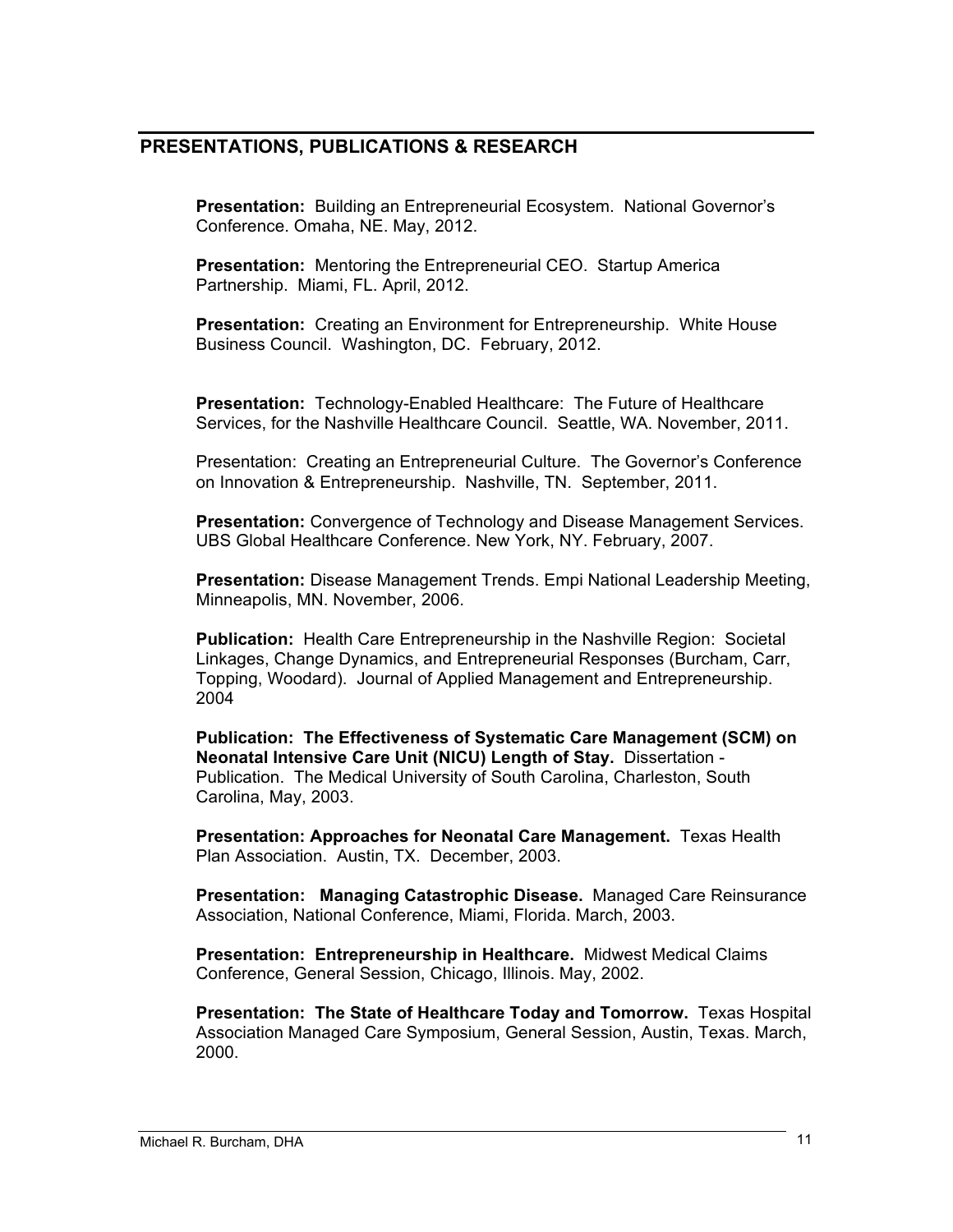**Presentation: New Ventures in Physical Therapy Practice.** American Physical Therapy Association, Combined Sections meeting, General Session, New Orleans, Louisiana, February, 2000.

**Presentation: Rehabilitation Management 2000.** American Physical Therapy Association, Combined Sections Meeting, Section on Administration, New Orleans, Louisiana, February, 2000.

**Presentation: Healthcare Strategy, Y2K and Beyond.** Texas Health Lawyers' Association Meeting, Texas Hospital Association, Dallas, Texas, November, 1999.

**Presentation: Trends and Opportunities in the Orthopaedic and Spine Surgery Marketplace.** Medical Data International Conference, Costa Mesa, California, February, 1999.

**Presentation: Rehab Operations, Managed Care, Medicare Risk, PSOs, and Capitation.** 1<sup>st</sup> National Congress on PPS for Rehab and Skilled Nursing Facilities, Orlando, Florida, November, 1998.

**Presentation: From Benchmarking to Case Pricing Models and Case Management.** Medical Group Management Association's 72<sup>nd</sup> Annual Conference, Denver, Colorado, October, 1998.

**Presentation: Emerging Entrepreneurial Opportunities in Disease Management.** GE Equity's Annual Healthcare Conference, Newport, Rhode Island, September, 1998.

**Presentation: Innovative Clinical and Reimbursement Models That Apply Disease Management Models to Workers' Compensation.** AIC Healthcare Conferences – Applying Disease Management in Workers' Compensation, Washington, DC, June, 1998.

**Presentation: Performance-Based Compensation for Rehabilitation Providers.** AIC Healthcare Conferences – Cost-Analysis & Capitation for Rehab Services, San Francisco, California, October, 1997.

**Presentation: Strategic Planning for Managed Healthcare.** Vaughn, Buchanan, Shelley Rehabilitation, Inc., Greenville, South Carolina, September, 1997.

**Presentation: Management and Delivery of Rehabilitation Services in a Managed Care Market.** Phoenix Physical Therapy Directors, Phoenix, Arizona, September, 1997.

**Presentation: Futuristic Trends in Rehabilitation Services: 2000 and Beyond.** The American Physical Therapy Association, Chicago, Illinois, August, 1997.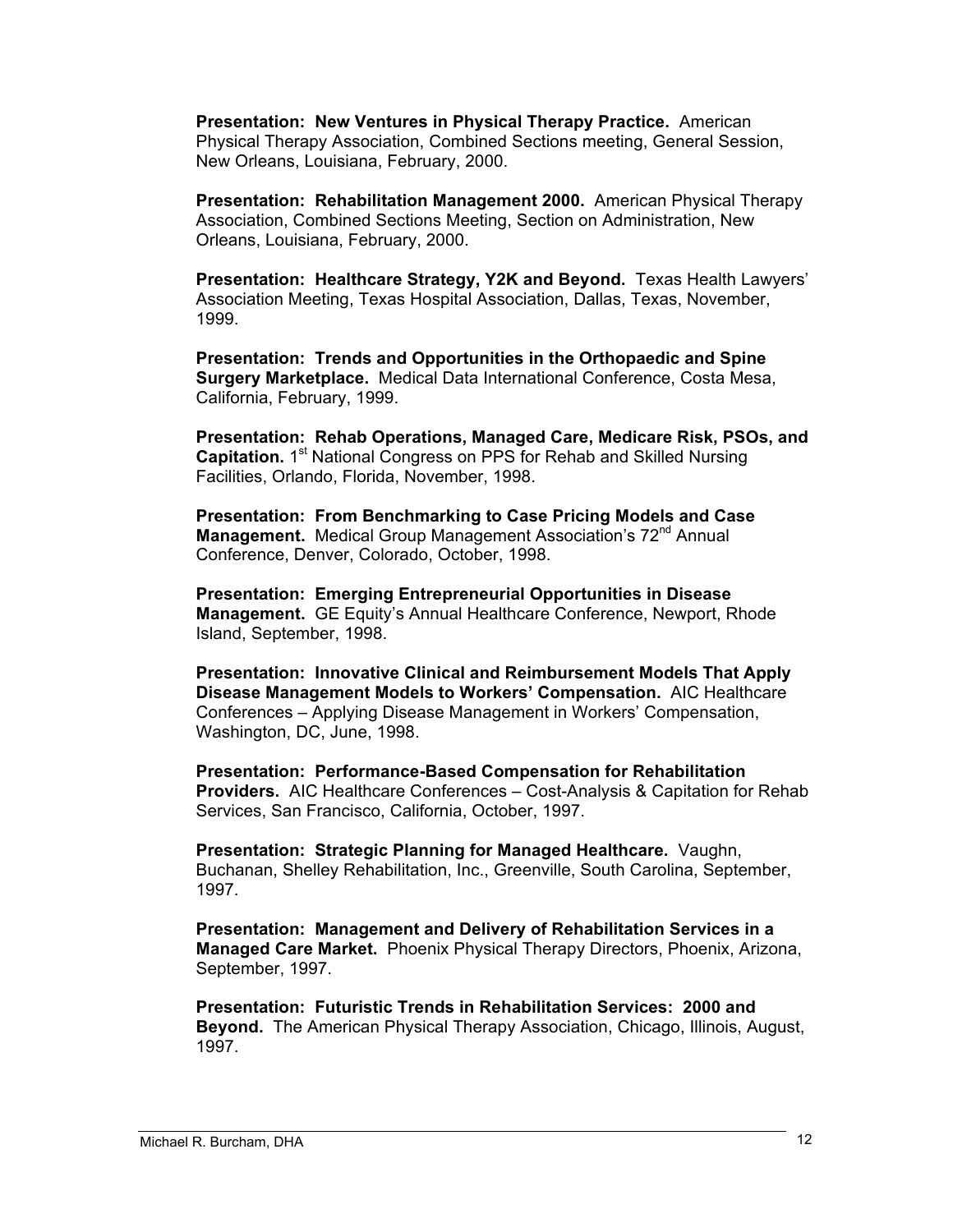**Presentation: Emerging Trends in Managed Care: A State-of-the-Art Report on Managed Healthcare.** 1997 Spring Institute, Tennessee Healthcare Financial Management Association (HFMA), Nashville, Tennessee, May, 1997.

**Publication: Single-Specialty Networks, Carve-Outs, and Consolidations.**  Managed Care Quarterly. Aspen Publishers, Spring, 1997, Vol. 5, No. 2. pp. 34- 43.

**Presentation: From Traditional to Product Line Management: Pros and Cons of the Changes We've Been Making.** Turbulence in Rehabilitation: Strategies to Weather the Storms. Emory University School of Medicine, Atlanta, Georgia, April, 1997.

**Publication: Market Assessment and Strategic Planning.** The Resource. Quarterly Newsletter of the Section on Administration, APTA, Volume 27, No. 1, March, 1997.

**Presentation: Managed Care Strategies for Single-Specialty Organizations.**  Middle Tennessee Healthcare Executives' Association. The University Club, Nashville, Tennessee, March, 1997.

**Presentation: Physical Therapy Capitation: Avoiding the Pitfalls of Physical Therapy Capitation Contracts.** CAPCON '97: 3rd Annual Congress on Health Care Contracting. Palm Beach Gardens, Florida, March, 1997.

**Presentation: The One-Day MBA: Preparing for the Business of Healthcare.** 1997 Pre-Conference Course, Combined Sections Meeting, APTA, Dallas, Texas, February, 1997.

**Presentation: Preparing for the Impact of Managed Care in Occupational Therapy.** Mississippi Occupational Therapy Association, Fall Conference '96. Biloxi, Mississippi, November, 1996.

**Presentation: A State-of-the-Art Report on Managed Care.** Texas Physical Therapy Association's Annual Conference, Houston, Texas, October, 1996.

**Presentation: The Meter is Running: Meeting the Challenges of Clinical Education in a Managed Care Environment.** Illinois Physical Therapy Association's Fall Conference, Chicago, Illinois, October, 1996.

**Presentation: Management and Delivery of Rehabilitation Services in a Managed Care Market.** Phoenix Physical Therapy Director's Forum, KCOM SW Center, Phoenix, Arizona, September, 1996.

**Presentation: Creating a Single Specialty Carve-Out Company.** Meharry Medical College, Division of Community Health Sciences, Nashville, Tennessee, July, 1996.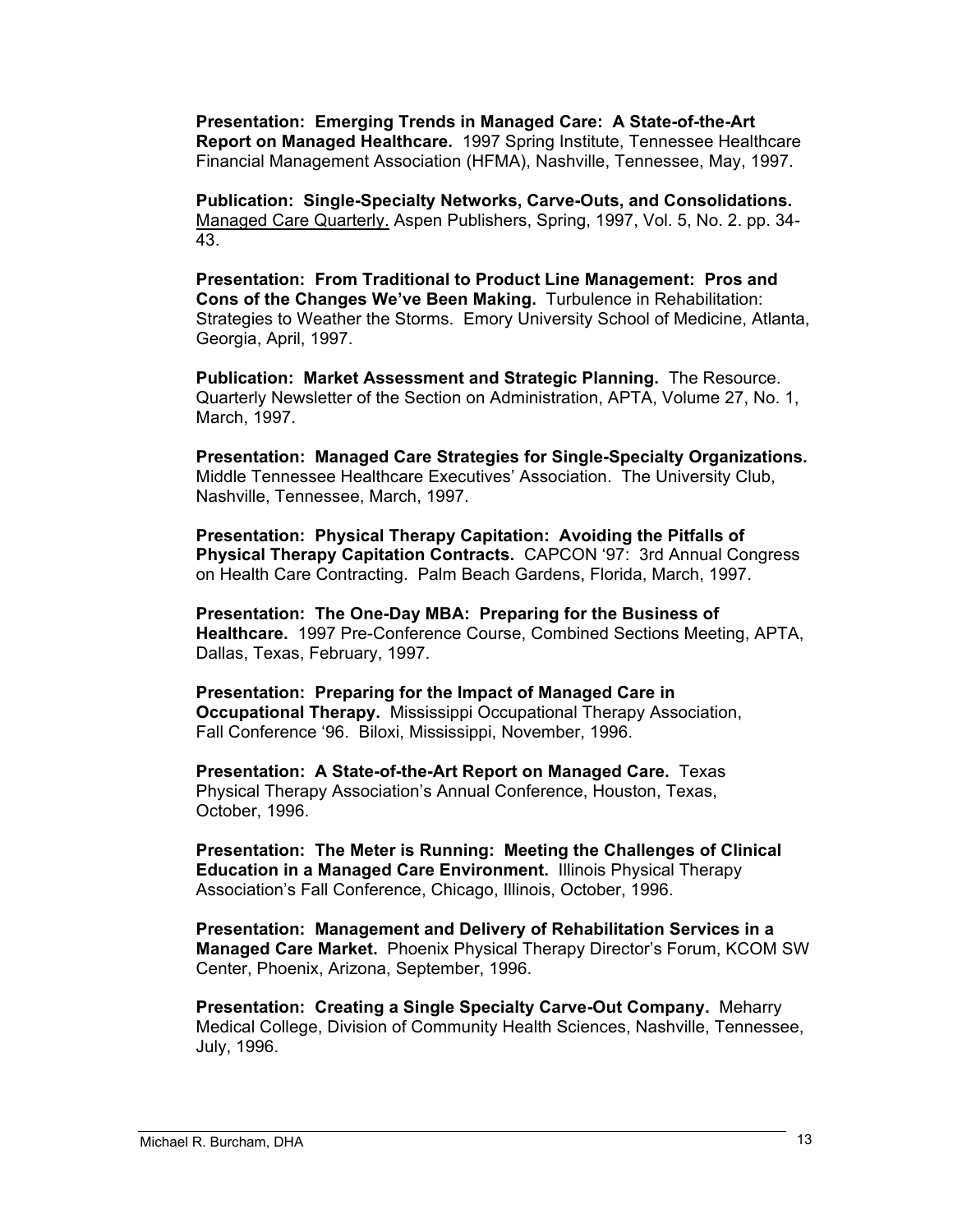**Presentation: The Influence of Managed Healthcare on Facility Design.** Gresham-Smith and Partners, Nashville, Tennessee, March, 1996.

**Presentation: Entrepreneurship: Starting a Healthcare Company.**  The Owen Graduate School of Management, Vanderbilt University, Nashville, Tennessee, February, 1996.

**Presentation: Strategic Planning for Managed Care.** AM-CARE Health, Inc., Austintown, Ohio, February, 1996.

**Presentation: The Effect of Managed Care on Rehabilitation Services in Workers' Compensation: Balancing Quality and Efficient Delivery.** Work Injury Management '96, Dallas, Texas. February, 1996.

**Presentation: Management Forum: Thriving in the Current Healthcare Environment.** The American Physical Therapy Association's Combined Sections Meeting, Atlanta, Georgia. February, 1996.

**Presentation: Forming Strategic Alliances in Evolving Healthcare Markets.** Mississippi Physical Therapy Association, Biloxi, Mississippi, January, 1996.

**Publication: Strategies for Success in a Changing Healthcare Environment.** PT Moments, MPTA, Vol. 39, Issue 1, December, 1995.

**Presentation: Innovations in Managed Care.** The University of Mississippi Medical Center, School of Health Related Professions, Jackson, Mississippi, September, 1995.

**Presentation: Managing Musculoskeletal Costs through Specialty Carve-out Program.** Benefits Expo Annual Conference, Nashville, Tennessee, September, 1995.

**Article: Small Venture-Capital Firms Fill Void Left by Big Ones.** The Wall Street Journal. July 13, 1995.

**Publication: Strategies for Managed Care.** The Resource. Section on Administration, APTA, June, 1995.

**Presentation: The Impact of Managed Healthcare on Rehabilitation.**  Regional Rehabilitation Conference, Morristown Memorial Hospital, Morristown, New Jersey, May, 1995.

**Presentation: Changing the Educational Paradigm toward Managed Care.**  Washington University School of Medicine, Clinical Educator's Conference, St. Louis, Missouri, April, 1995.

**Presentation: Delivering Rehabilitation Services in a Managed Care Environment.** Annual Conference, Virginia Physical Therapy Association, APTA, Roanoke, Virginia, April, 1995.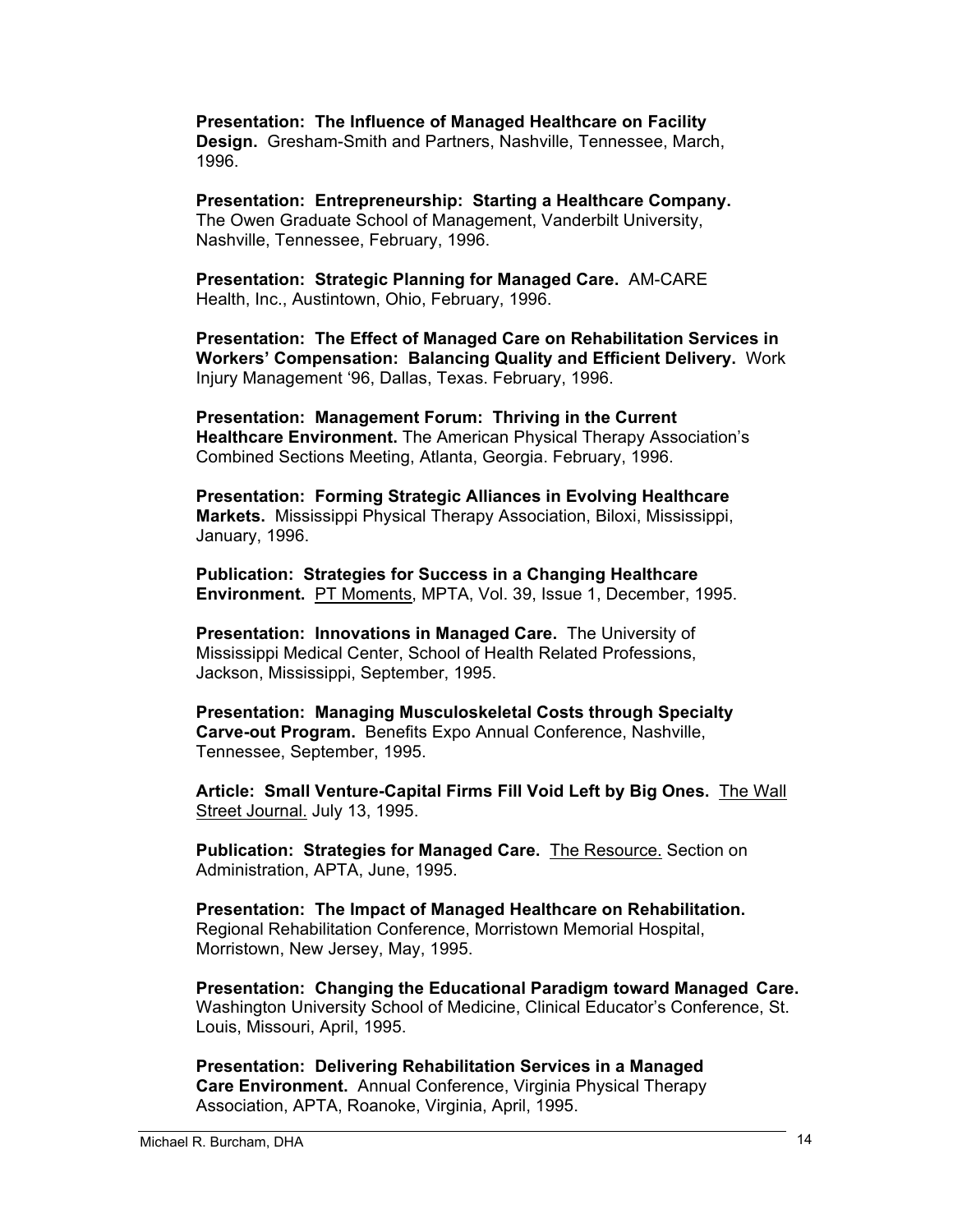**Presentation: Managed Healthcare: Redefining the Role of the Physical Therapist.** Annual Conference, Ohio Chapter, American Physical Therapy Association, Columbus, Ohio, April, 1995.

**Presentation: Strategic Planning for Managed Care - Options for Specialty Contracting.** Promina Hospital Systems, Atlanta, Georgia, March, 1995.

**Presentation: Managed Care: Challenges for Clinical Education.** Carolina Clinical Education Consortium for Physical Therapy Charlotte, North Carolina, March, 1995.

**Presentation: Emerging Trends in the Delivery of Care.** Combined Sections Conference, American Physical Therapy Association Reno, Nevada, February, 1995.

**Publication: Carving Out Physical Medicine & Rehabilitation.**Rehab Management. Volume 8, No. 1, December/January, 1995.

**Presentation: Contracting Issues in Managed Care.** Regional Managed Care Workshop, American Physical Therapy Association, Nashville, Tennessee, December, 1994.

**Presentation: Managed Care - Survive and Thrive.** Texas Physical Therapy Association, Dallas, Texas, November, 1994.

**Publication: Leveraging the Value of Customer Satisfaction Information.** Journal of Health Care Marketing. Volume 14, No. 3, October, 1994.

**Presentation: That Was Then, This Is Now.** Physical Therapy Association of Georgia, Augusta, Georgia, October, 1994.

**Presentation: Managed Care & Workers Compensation.** APTA Government Affairs Forum, Nashville, Tennessee, October, 1994.

**Publication: Surviving Utilization Review.** Rehab Management, Volume 7, Number 5, August/September, 1994.

**Presentation: Managed Care - The Age of Change.** Dogwood Institute, McLean, Virginia, September, 1994.

**Presentation: Preparing for Managed Care Contracting**. Baylor University Medical Center, Dallas, Texas, September, 1994.

**Presentation: Strategic Planning for Managed Care**. Continental Medical System, Outpatient Division, Nashville, Tennessee, September, 1994.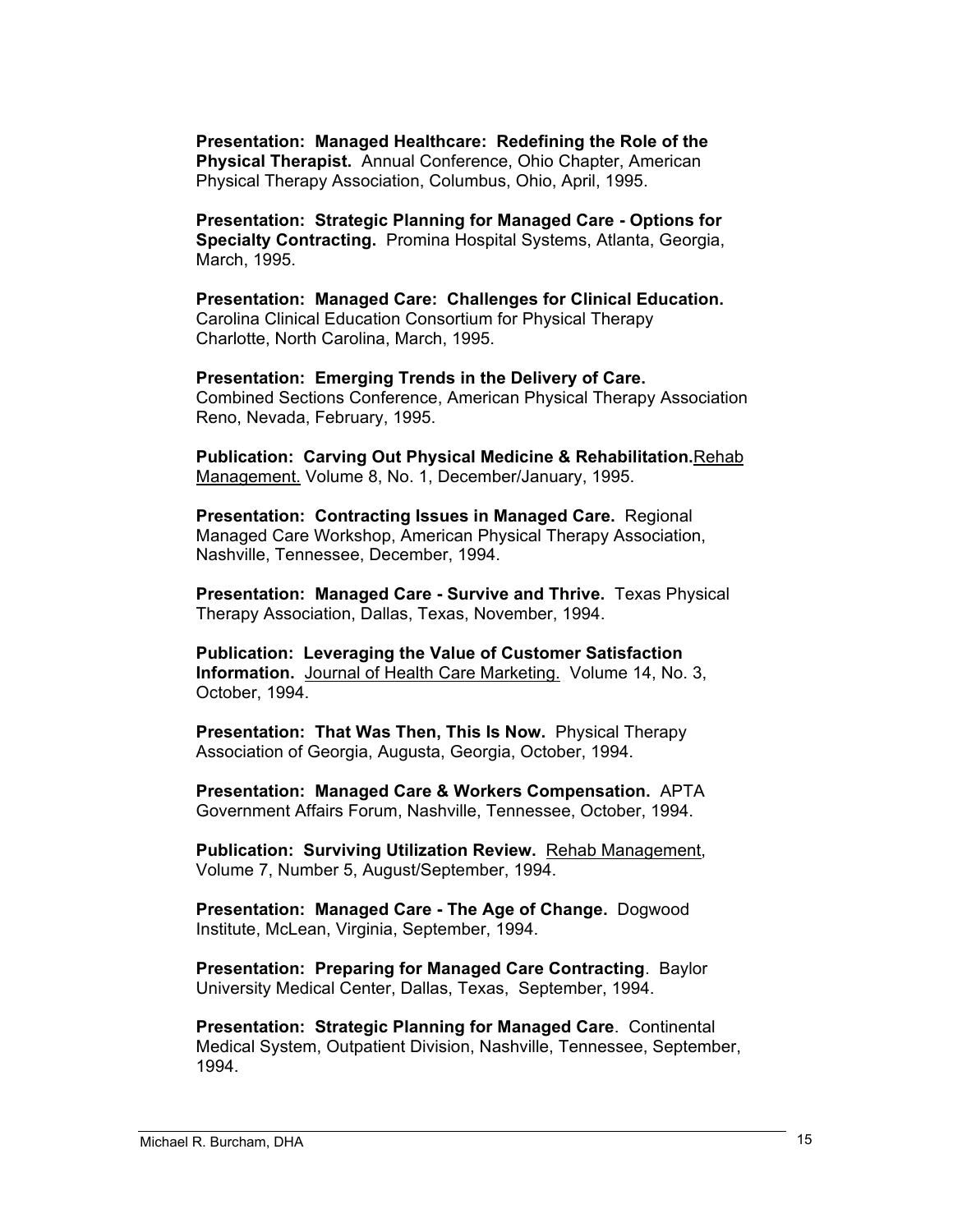**Presentation: Managed Care Practice Implications.** Rehability Corporation, Nashville, Tennessee, June, 1994.

**Presentation: Achieving Quality Through Effective Practice.** APTA National Conference, Toronto, Canada, June, 1994.

**Presentation: Designing an Integrated Healthcare Delivery System.** 1994 Customer Forum, Inforum - Medstat Group, Nashville, Tennessee, May, 1994.

**Presentation: The Impact of Managed Care on Practice and Clinical Education.** Washington University School of Medicine, Program in Physical Therapy, St. Louis, Missouri, May, 1994.

**Presentation: Managed Healthcare - Where Are We Now?** Washington State PT Association - Private Practice Section, Lake Chelan, Washington, May, 1994.

**Presentation: Managed Care: Time of Uncertainty - Time of Opportunity.** Rausch Rehabilitation Services, Chicago, Illinois, May, 1994.

**Presentation: The Fundamentals of Managed Care.** 1994 Annual Meeting, Tennessee Physical Therapy Association, Gatlinburg, Tennessee, April, 1994.

**Presentation: Managed Care Strategies for Practitioners.** New Jersey APTA Annual Conference, Great Georgia, New Jersey, March, 1994.

**Presentation: Managed Care - A New Role for the Physical Therapist.** Oregon Physical Therapy Association, Tualatin, Oregon, March, 1994.

**Presentation: Building a Managed Care Network.** 1994 Annual Conference, Illinois Rural Health Association, Effingham, Illinois, March, 1994.

**Presentation: Managed Care: Preparing for Change in Occupational Health.** Work Injury Management Expo 1994, Las Vegas, Nevada, March, 1994.

**Presentation: Integrating Hospitals, Physicians, and Ancillary Providers.** 14th Annual Symposium on Health Care Marketing, Academy for Health Services Marketing, San Diego, California, February, 1994.

**Presentation: Managed Care & Rehabilitation Administration.** Combined Sections Conference, American Physical Therapy Association, Section on Administration, New Orleans, Louisiana, February, 1994.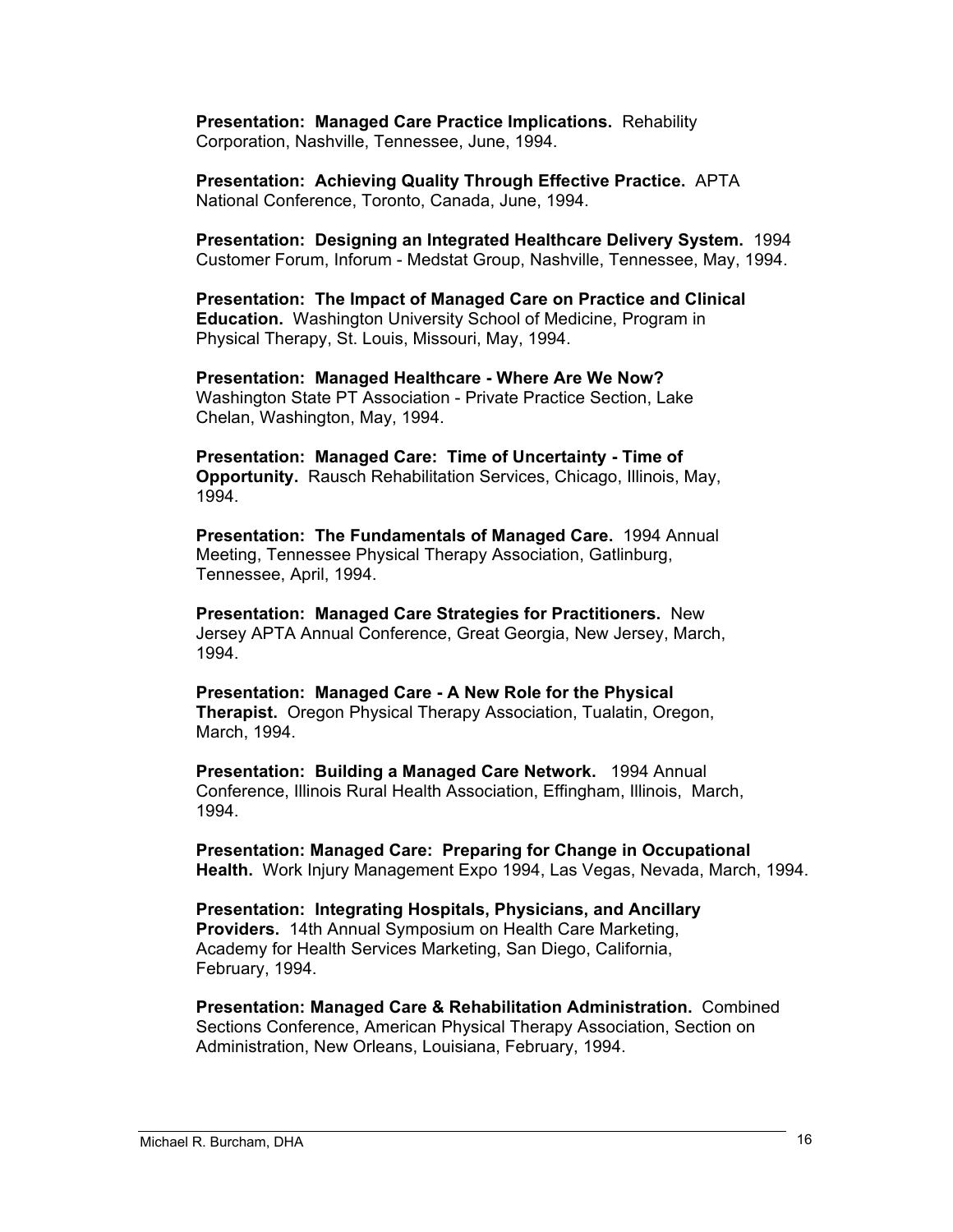**Presentation: Managed Care: Its Impact on the Delivery of Rehabilitation Services.** Care Rehab, Inc., Baltimore, Maryland, February, 1994.

**Presentation: Tracking the Trends**. 1993 PPS Annual Conference and Exposition, Palm Springs, California, November 13, 1993.

**Publication: Managing Care in Worker's Comp**. Rehab Management, Volume 6, Number 6, October/November 1993.

**Presentation: Managed Care Strategies for Rehabilitation Professionals.** Missouri Physical Therapy Association Fall Conference, St. Louis, Missouri, October 23-24, 1993.

**Presentation: Understanding the Basics of Managed Care.** 9th National Physical Services Forum, Society for Healthcare Planning & Marketing, AHA, Phoenix, Arizona, October 18, 1993.

**Presentation: Building an Integrated Delivery System**. Oregon Hospital Association, Oregon Rural Health Association, Eugene Oregon, October 17, 1993.

**Presentation: Managed Care Strategies.** Washington State Chapter of the APTA, Fall Conference, Seattle, Washington, September 24, 1993.

**Presentation: Contracting Strategies for Managed Care**. The Dogwood Approach to Management, Washington, D.C., September 17, 1993.

**Publication: Managed Care: Redefining Physical Therapy**. Ultrasounds, Volume 5, September/October 1993.

**Presentation: Payer Implications in the Treatment of Low Back Pain.** Foundation for Physical Therapy, Project Focus 1993, Alexandria, Virginia, August 28, 1993.

**Presentation: Managed Care Issues for Rural Hospitals: Establishing Effective Managed Care Contracts**. 16th Annual Conference for Small Rural Hospitals, 1993 AHA Annual Convention, Orlando, Florida, August 9, 1993.

**Presentation: Managed Care: Its Impact on the Delivery of Rehabilitation Services.** Therapy Specialists, San Diego, California, August 7, 1993.

**Presentation: The Process for Developing an Integrated Delivery System.** Missouri State Hospital Association, Osage Beach, Missouri, July 30, 1993.

**Presentation: Building a Comprehensive Managed Care Network.** Hospital Association of Pennsylvania, Hershey, Pennsylvania, June 24, 1993.

**Presentation: The Blueprint for Building a Health Plan - the Hospital's Perspective.** Indiana Hospital Association, Indianapolis, Indiana, June 19, 1993.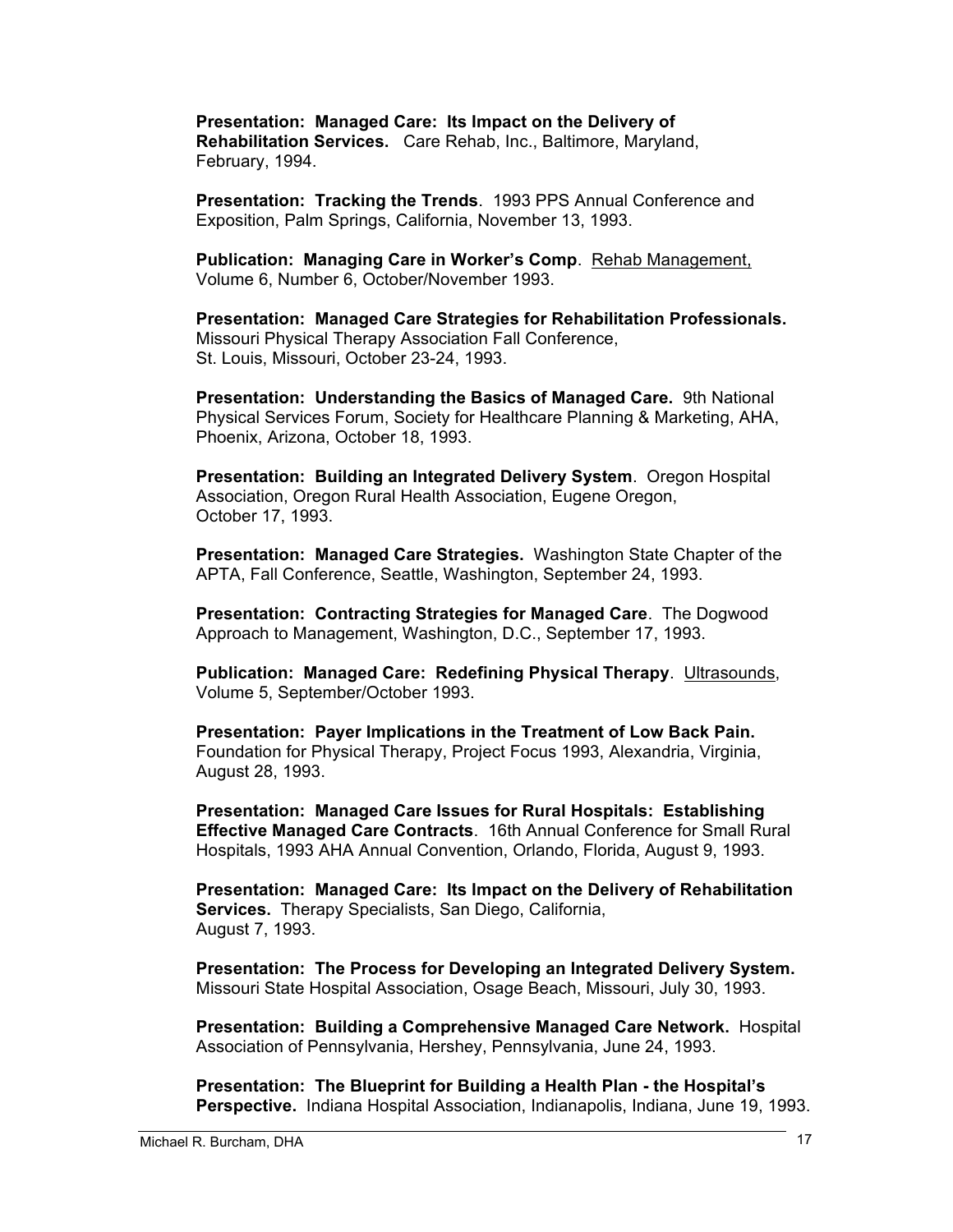**Presentation: The Family Practitioner: The Center of Managed Care.** University of Arkansas Medical Center, Department of Family Practice, Spring Symposium, Little Rock, Arkansas, May 22, 1993.

**Presentation: Reforming the Delivery of Rehabilitation Services**. Texas Physical Therapy Association, Austin, Texas, April 29, 1993.

**Presentation: Rural Hospitals in Transition**. American Hospital Association, Section on Small and Rural Hospitals, Chicago, Illinois, April 25, 1993.

**Presentation: Re-Tooling the Rehabilitation Hospital**. Rancho Los Amigos Medical Center, Downey, California, April 20, 1993.

**Presentation: Making Managed Care work as a Business Strategy**. Private Practice Section Annual Meeting, APTA, Washington, D.C., March 27-28, 1993.

**Presentation: The Role of Rehabilitation in the Managed Care Continuum**. Annual Conference: American Society on Aging, Chicago, Illinois, March 26, 1993.

**Presentation: Developing a Managed Care Strategy for Hospitals**. 13th Annual Symposium on Health Care Marketing, Academy for Health Services Marketing, American Marketing Association, Orlando, Florida, March 14-17, 1993.

**Presentation: Managed Care: Its Impact on the Delivery of Rehabilitation Services**. Glendale Adventist Medical System, Glendale, California, February 28 - March 1, 1993.

**Presentation: Specialty Direct Contracting: Strategies for Success**. LBA Consulting Provider Conference, Keystone, Colorado, February 19-21, 1993.

**Presentation: The Fundamentals of Managed Care**. The Third National Managed Care Forum, American Hospital Association, Lake Buena Vista, Florida, February 7, 1993.

**Presentation: Considerations for Health Benefit Plan Design**. Business Health Conference, HCA Reston Hospital Center, Reston, Virginia, October 28- 29, 1992.

**Presentation: Positioning for Managed Care Contracting.** Fall Management Conference, HealthTrust, Inc., Nashville, Tennessee, October 27, 1992.

**Presentation: The Payer's Perspective of Medical Practice**. Medical Staff Marketing: Eighth National Forum, Society for Healthcare Planning & Marketing, American Hospital Association, Ponte Vedra Beach, Florida, October 18-21, 1992.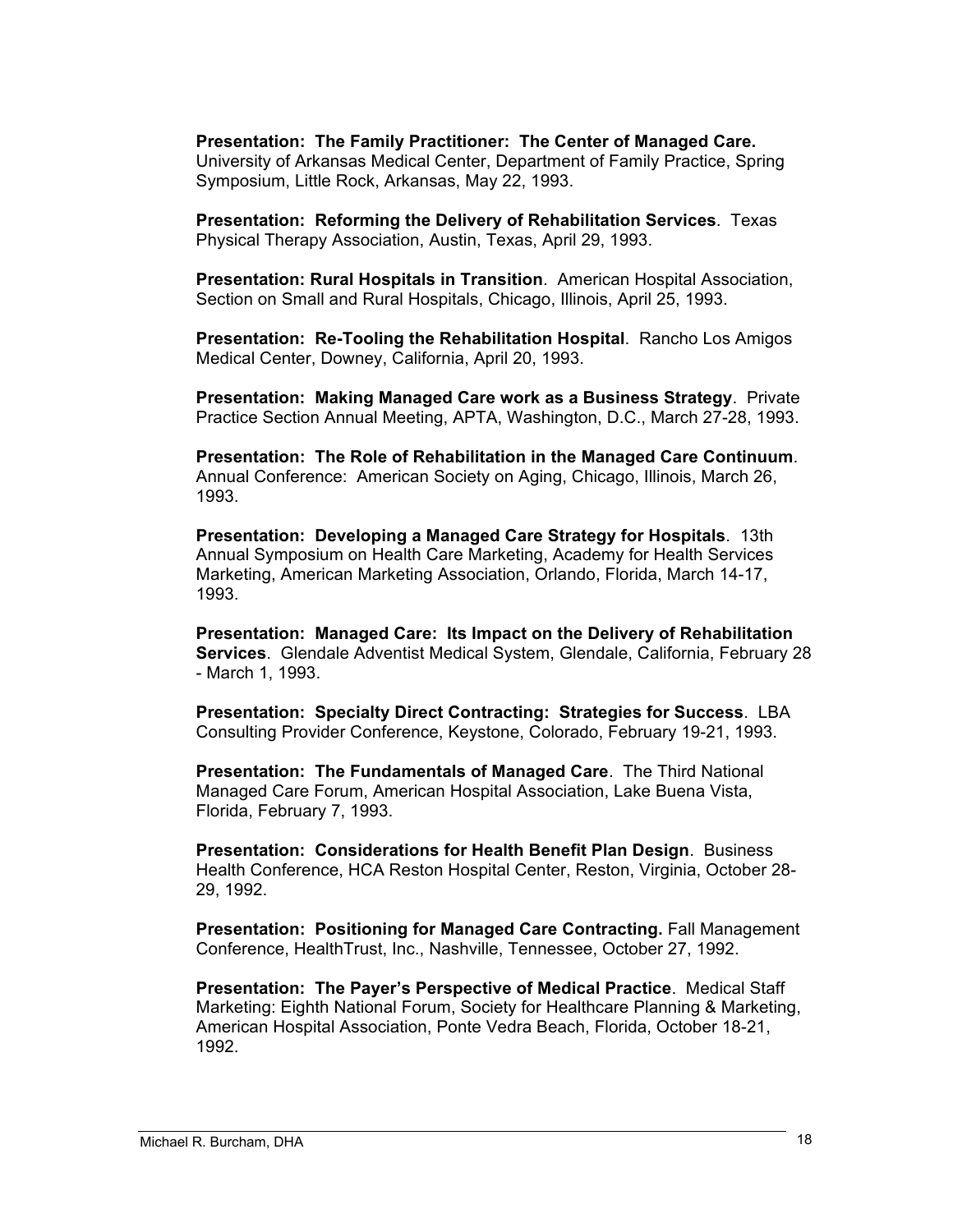**Article: Managed Care Portends Drastic Changes in Practice of Physical Therapy.** P.T. Bulletin, American Physical Therapy Association, John Horn, Vol. 7, No. 41, October 14, 1992.

**Presentation: Preparing Your Hospital for Direct Contracting.** HealthTrust Managed Care Conference, Nashville, Tennessee, July, 1992.

**Article: A Hospital Makes Business Its Business**. Profiles in Healthcare Marketing, Wentworth Publishing Company, No. 48, July-August 1992.

**Presentation: Managed Care - Its Profound Impact on Physical Therapy.** Annual Conference, The American Physical Therapy Association, Denver, Colorado, June, 1992.

**Presentation: Using Feedback From Local Employers to Improve Hospital Performance.** Academy for Health Services Marketing, American Marketing Association, New Orleans, Louisiana, March, 1992.

**Presentation: Managed Care Contracting for Physical Therapists.** Tennessee Physical Therapy Association - State Conference, Nashville, Tennessee, March, 1992.

**Presentation: Surveying Employer Expectations.** The Second National Managed Care Forum, Society for Healthcare Planning & Marketing, American Hospital Association, San Diego, California, February , 1992.

**Publication: Working With Managed Care Organizations**. Tennessee Hospitals, Issue: February 28, 1992.

**Article: Business Gets Wake-Up Call on Healthcare**. The Nashville Business Journal. Issue: December 20, 1991.

**Article: The Cops of Healthcare.** Sourcebook. Included in lead story of Utilization Review, Brian Mansfield, Issue: December, 1991.

**Presentation: A National Hospital Corporation's Role in Managed Care.** USA Healthnet Annual Conference, Cancun, Mexico, December, 1991.

**Presentation: Managed Care: Implications for the Future of Healthcare Delivery.** Financial Executive's Institute, Nashville, Tennessee, November, 1991.

**Presentation: Managed Care for Psychiatric Services**. Tennessee Hospital Association - Annual Conference, Nashville, Tennessee, November, 1991.

**Presentation: Direct Contracting With Employers for Specialty Services.** Hospital Corporation of American's Hospital-wide Quality Technology Meeting, Atlanta, Georgia, October, 1991.

**Presentation: Redefining the Delivery of Health Care**. Tennessee State University - School of Allied Health Professions, Nashville, Tennessee, September, 1991.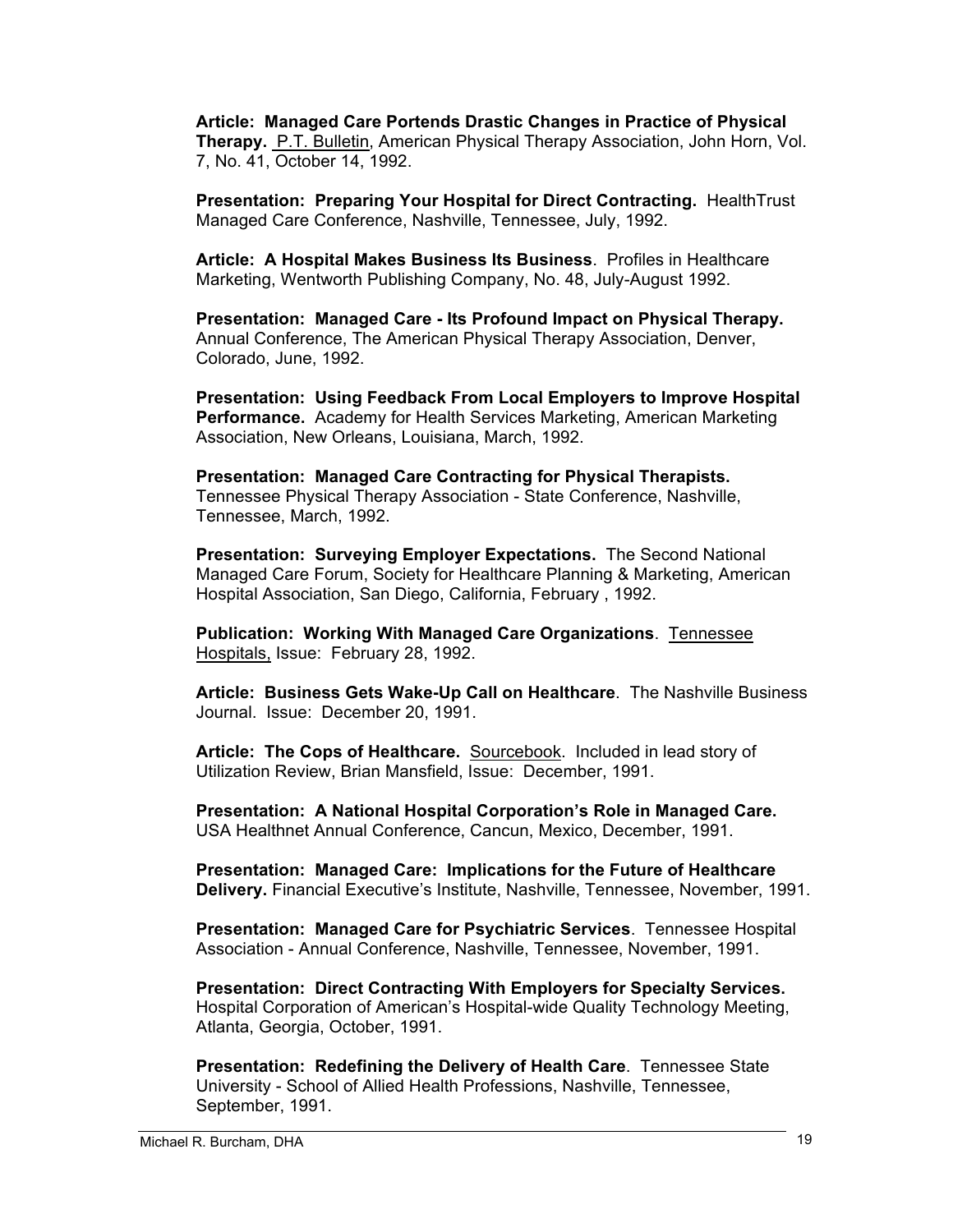**Publication: Selecting an Emergency Services Physician Group: A Case Study.** Quality Improvement in Healthcare: Leading the Transformation, American College of Healthcare Executives, August, 1991.

**Presentation: Managing Behavioral Health**. Middle Tennessee Mental Health Association, Nashville, Tennessee, Tennessee, August, 1991.

**Presentation: Managed Care Contracting: Taking Control of Your Own Destiny**. HCA Center for Research and Education, Nashville, Tennessee, June, 1991.

**Presentation: Modifying Hospital Operations to a Managed Care Environment**. Tennessee Chapter, Healthcare Financial Management Association, Nashville, Tennessee, May, 1991.

**Presentation: Why Managed Care.** HCA Center for Research & Education, Nashville, Tennessee, April, 1991.

**Publication: Impact of Managed Care on the Delivery of Therapy Services**. **Volunteer Voice**. Tennessee Physical Therapy Association, Issue: April, 1991.

**Presentation: Managing Resource Consumption in a Managed Care Environment.** Centennial Medical Center Leadership Team, Nashville, Tennessee, April, 1991.

**Presentation: Nashville's Managed Care Environment**. Middle District Meeting, Tennessee Physical Therapy Association, Nashville, Tennessee, March, 1991.

**Article: Centennial Medical Center Begins Direct Contracting for Specialty and Carve-out Services**. Tennessee Managed Care. Feature article for Centennial's Office of Managed Care, January, 1991.

**Presentation: Managing Managed Care in the Physician Office.** Centennial Medical Center's Medical Staff, Nashville, Tennessee, November, 1990.

**Presentation: HMOs, PPOs, & Other Third Party Payers: The Local Perspective**. HCA Center for Research & Education, Nashville, Tennessee, June, 1990.

**Presentation: Managed Care: The Future of Healthcare Delivery**. The Andrew Jackson Chapter of Family Practice, Nashville, Tennessee, April, 1990.

**Presentation: Managing Managed Care: Are We Losing Our Patients?** Hospital Corporation of America - Regional Conference, Nashville, Tennessee, April, 1990.

**Presentation: Implementing the Quality Improvement Process in a Service Industry.** The Massy Graduate School of Business, Belmont University, Nashville, Tennessee, March, 1990.